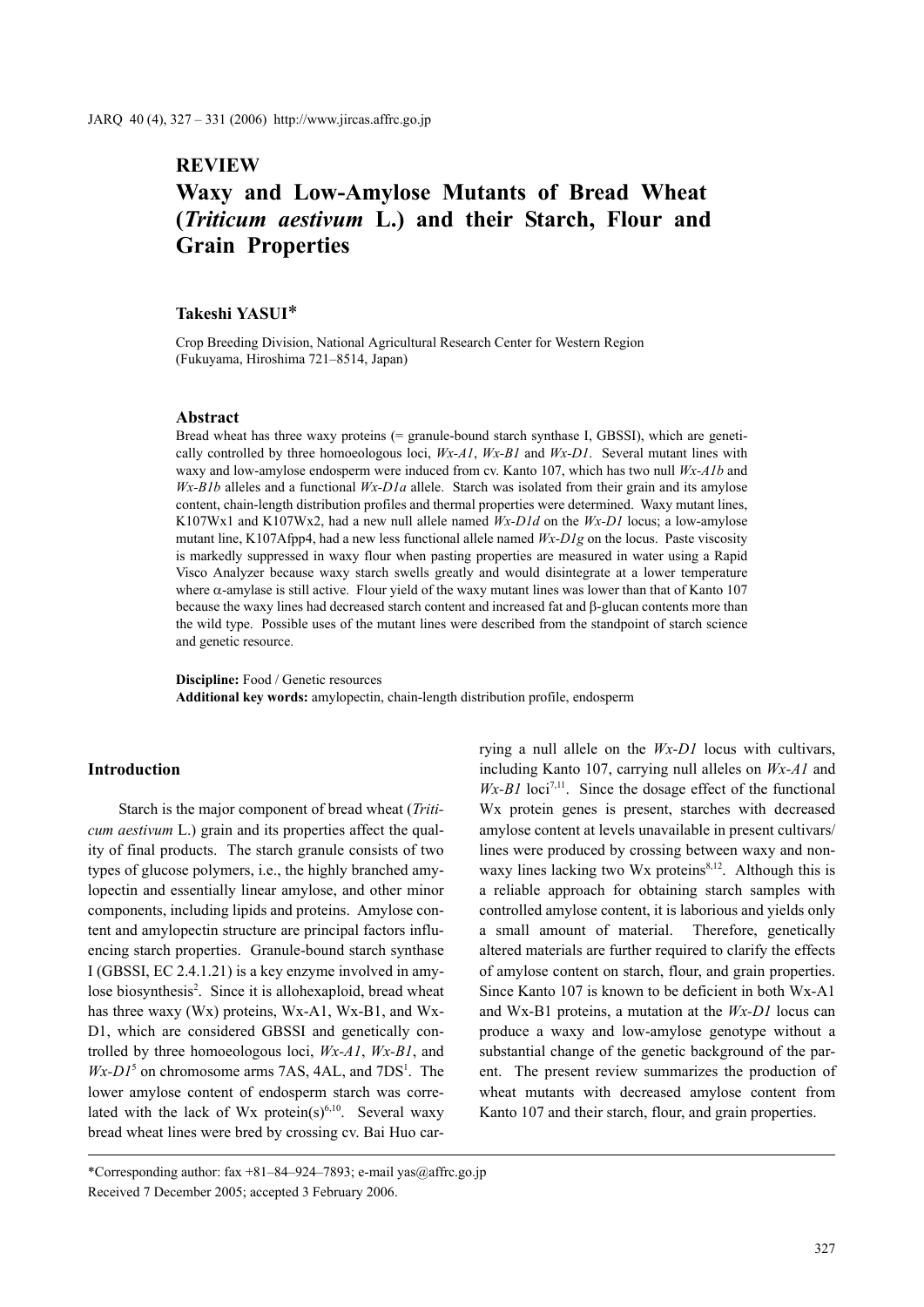## **Selection of waxy and low-amylose endosperm mutants**

About 2,000 mature seeds of cv. Kanto 107 were treated with 0.5% ethyl methanesulphonate (EMS) solution. Of the  $2,000$  EMS-treated M<sub>1</sub> seeds, 1,928 plants were able to grow and  $10,634$  M<sub>2</sub> seeds were obtained; 56  $M_1$  plants did not produce seeds. Cross sections from  $M_2$ seeds were stained with a 0.08% iodine-0.8% potassium iodide (I<sub>2</sub>-KI) solution, and five seeds became red-brown. This observation suggested that these seeds had a waxy endosperm. Their progenies also had a waxy endosperm and were named  $K107Wx1$ ,  $K107Wx2^{18}$ ,  $K107Wx3$ , K107Wx4, and K107Wx5.

After waxy endosperm variants were screened from  $M<sub>2</sub>$  seeds derived from EMS-treated  $M<sub>1</sub>$  seeds of cv. Kanto 107, 3,880 non-waxy  $M<sub>2</sub>$  seeds were sown in an experimental field at National Agriculture Research Center (Tsukuba). Because no major morphological changes were observed in the growth and maturation stages of  $M<sub>2</sub>$ plants, 1,267 were randomly selected and an emerged spike of each plant was bagged to prevent outcrossing and to obtain self-pollinated seeds. Selected plants were harvested at maturity. Whole meal was prepared from the bulked grain of a single plant. Pasting properties of whole meal were measured using a Rapid Visco Analyzer (RVA), and six variants with altered pasting profile were selected. The progenies of four variants had similar pasting profiles to their M<sub>2</sub> parents and they were named K107Afpp1, K107Afpp2, K107Afpp3, and K107Afpp $4^{16}$ . The M<sub>3</sub> generation of the other two variants showed segregated RVA profiles including waxy and Kanto 107 type profiles, and so it was considered that they were heterozygotes at  $M<sub>2</sub>$  generation. Their waxy descendants were named K107Wx6 and K107Wx7, respectively.

In the following sections the properties of K107Wx1, K107Wx2 and K107Afpp4 are described.

## **Starch properties**

The amylose content of the endosperm starch isolated from the waxy mutant lines, K107Wx1 and K107Wx2, was 0.9% by the concanavalin A (ConA) method<sup>18</sup>. The amylose content of K107Afpp4 starch by the ConA method was 12.7%, lower than its wild type, 21.9%. Apparent amylose content measured by amperometric titration of K107Afpp4 starch was 15.9% while that of Kanto 107 was 25.3%. The results suggested that K107Afpp4 has endosperm starch with decreased amylose content at about  $60\%$  of its wild type, Kanto  $107^{16}$ . Gel permeation chromatography on Sepharose CL-2B

(Fig. 1) showed that the mutant starch has fewer amounts of the lower molecular weight fraction than wild type starch, i.e., K107Wx2 contained 3.8% of the lower molecular weight fraction, and K107Afpp4 contained 12.1% of the lower molecular weight fraction, while cv. Kanto 107 had  $18.9\%$  of the fraction<sup>16</sup>. Differential scanning calorimetry (DSC) showed that the waxy mutant lines lacked an endothermic peak at *ca.* 95ºC for the melting of the amylose-lipid complex $18$ . DSC indicated that K107Afpp4 starch has a higher onset, peak, and final gelatinization temperature than the wild type. The gelatinization enthalpy of the K107Afpp4 starch was, however, not significantly different from that of the parent<sup>16</sup>.

The chain-length distribution profiles of waxy mutant starches have an increased ratio of relatively long side-chains and decreased ratio of relatively short sidechains compared with Kanto 107. The difference in the distribution profile, however, was within the variation observed in starches from the closely related species of the *Triticum-Aegilops* group<sup>17</sup>. The difference in the chain-length distribution profiles between K107Afpp4 and Kanto 107 was negligible (Yasui, unpublished).

The endosperm starch from two waxy mutant lines did not contain any detectable amount of Wx-D1 protein by SDS-PAGE. EMS treatment induced the mutation at the *Wx-D1* locus of Kanto 107, which resulted in the lack of deposition of Wx-D1 protein in the endosperm starch



#### **Fig. 1. Elution profiles of starches from K107Afpp4, K107Wx2 and Kanto 107 on a Sepharose CL-2B column**

Starch (5 mg) was gelatinized with 50  $\mu$ L of 1 mol/ L NaOH and diluted with water to 500 μL. An aliquot of the solution (400 μL) was applied to the column (1 cm i.d.  $\times$  33 cm) and eluted with 0.02 mol/L NaOH at a flow rate of 0.2 mL/min. Fractions (0.5 mL) were collected and assayed for total carbohydrates using the phenol-sulfuric acid method.

 $\bullet$ : K107Afpp4,  $\circ$ : K107Wx2,  $\Box$ : Kanto 107.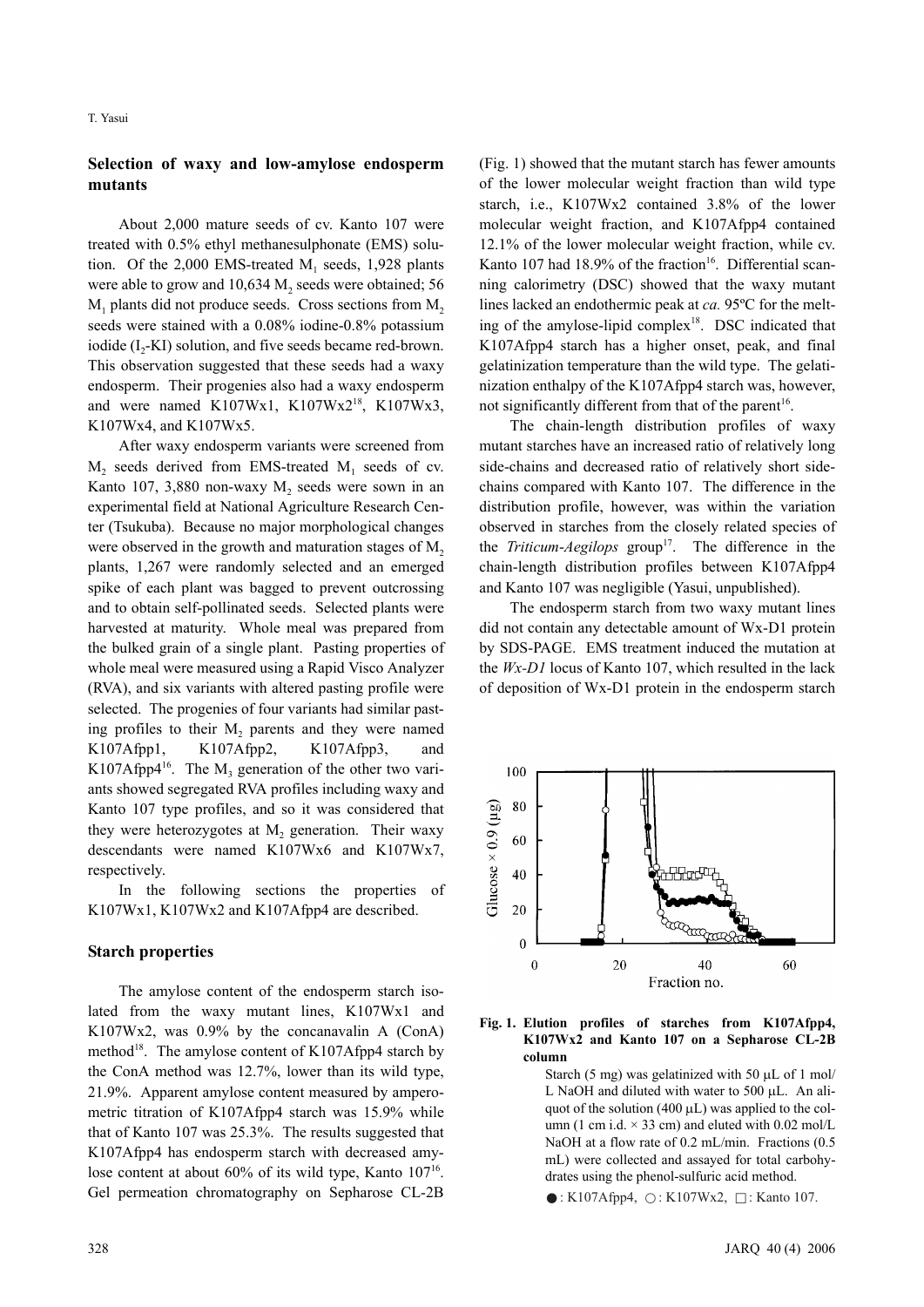of the mutant lines<sup>18</sup>. A Wx-D1 protein band was detected, however, in K107Afpp4 starch. The band intensity was similar to that of Kanto 107 starch, and so Wx-D1 proteins were presumably expressed at the same extent in both materials suggesting that the GBSSI of K107Afpp4 has a structure different from that of Kanto 107 and is less functional than that of the wild type<sup>13</sup>.

#### **Flour properties**

In RVA measurement, whole meal paste of K107Wx1 showed a viscosity peak at a lower temperature (Fig. 2).

In another RVA measurement condition, pastes from K107Wx1 and K107Wx2 flour showed a lower peak temperature and a lower peak, holding and final viscosity than that from Kanto 107 flour when water was used as the pasting medium. Breakdown, setback, and setback from peak of waxy flour paste were also lower than for non-waxy paste. In these flours,  $\alpha$ -amylase (EC 3.2.1.1) activity was slightly higher in Kanto 107 than in the two waxy mutant lines. Pasting properties were measured in 0.1% silver nitrate solution to eliminate the effects of enzyme activity affecting paste viscosity, and marked changes were observed in viscosity, but not temperature parameters: the peak viscosity of mutant lines, for example, increased from about 150 RVU to above 320 RVU, and of Kanto 107 from about 230 RVU to above 310 RVU when silver nitrate was added to the pasting medium. Silver nitrate solution brought the most noticeable difference in breakdown, i.e., breakdown of waxy flour was less than that of non-waxy flour in water, but greater in the silver nitrate solution. Since waxy starch swells greatly and would disintegrate at a lower temperature where  $\alpha$ -amylase is still active, amylopectin molecules would be hydrolyzed by active  $\alpha$ -amylase in swelled and disintegrated waxy starch granules when pasting properties are measured in water. The increase in paste viscosity is thus markedly suppressed in waxy flour. In non-waxy flour, however, non-waxy starch does not swell so extensively as waxy starch, so less hydrolysis would occur at lower temperature. At higher temperature, non-waxy starch would swell and disintegrate enough for enzymatic hydrolysis,  $\alpha$ -amylase would be heat-denatured and lose activity, and, as a result, less amylopectin hydrolysis would occur and pasting viscosity is not suppressed remarkably even in the pasting medium of water. The activity of  $\alpha$ -amylase in flour affects the paste viscosity of flour, especially waxy flour $15$ .

Whole meal paste of K107Afpp4 showed markedly increased viscosity at 6 min and decreased peak time (Fig. 3), while pasting temperature, peak temperature, and peak viscosity remained unchanged $16$ .



**Fig. 2. RVA profiles of flours from K107Wx1 and Kanto 107** Pasting properties of flour were measured using a Rapid Visco Analyser 3D+ (RVA) (Newport Scientific, Warriewood, Australia); 3.5 g of flour dispersed in  $25.0 \pm 0.1$  mL of 0.1% silver nitrate solution was held 2 min at 50ºC, heated to 95ºC at 6ºC/min, and held 1 min at 95ºC. The paddle was rotated at 960 rpm for the first 10 s, then at 160 rpm for the remainder of the test.

 $\rightarrow$ : K107Wx2,  $\cdots$ : Kanto 107,  $\cdots$ : Temperature.



**Fig. 3. RVA profiles of whole meals from K107Afpp4 and Kanto 107** 

Pasting properties are described in Fig. 2; 4.0 g of whole meal was used.

 $\rightarrow$ : K107Afpp4,  $\cdots$ : Kanto 107,  $\rightarrow$ : Temperature.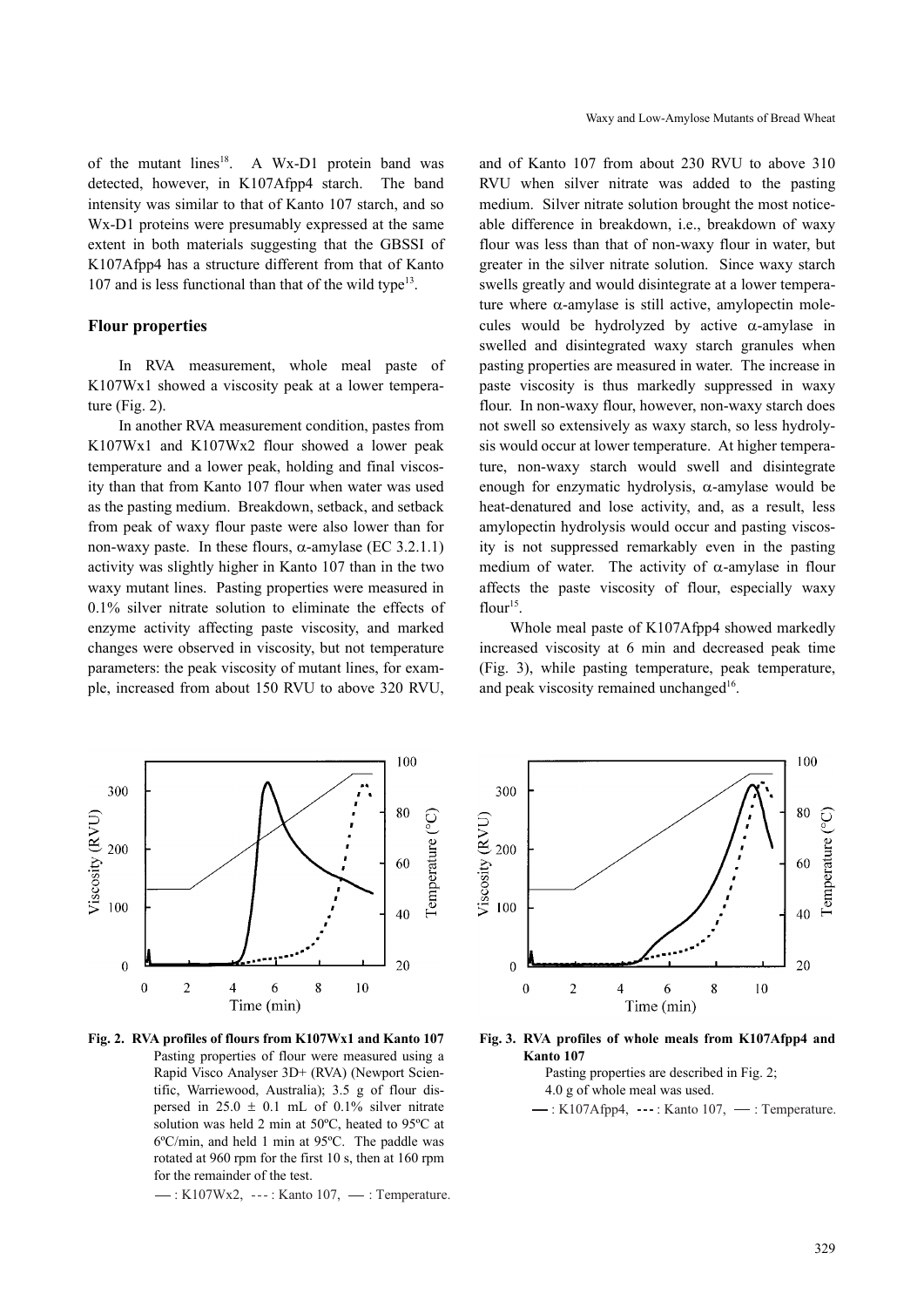## **Grain properties**

Thousand-grain weights of K107Wx1 and K107Afpp4 were not significantly different from that of the wild type, but that of K107Wx2 was decreased from Kanto  $107^{16,18}$ . The starch content of the grain from waxy mutant lines was slightly but significantly lower than that of Kanto  $107^{15}$ , while the starch content of K107Afpp4 grain was not decreased from Kanto 10716.

The averaged flour yield of waxy mutant lines was about 40%, and that of the non-waxy parent was about 50% at a feed rate of 40–80 g/min using a Quadrumat Junior test mill: waxy mutant lines had about 10 percentage point lower flour yield than Kanto 107<sup>15</sup>. The fat and β-glucan content of waxy mutants was significantly higher than that of the parent, while protein content did not differ markedly between them<sup>15</sup>. The starch content of waxy mutant lines was about 95% of the non-waxy parent, but reduced starch content alone could not explain the lower flour yield of waxy mutants<sup>15</sup>. It is probable that higher fat content in the mutants' grain reduced flour flowability and yielded less flour. The increased β-glucan content in waxy mutants implied an increased thickness of the endosperm cell wall, which could alter milling properties and lower flour yield<sup>15</sup>.

The flour yield of K107Afpp4 was about 63% while that of Kanto 107 was 65% using a Buhler test mill but their statistical significance was obscure (Yasui, unpublished).

## **Genetic analyses of alleles responsible for waxy and low-amylose endosperm**

K107Wx1 and K107Wx2 have a null allele at the *Wx-D1* locus, but its intragenic structure was found to be different from *Wx-D1b*. The allelic symbol for the null allele of the waxy mutants is *Wx-D1d*14, because *Wx-D1a* was found in many cultivars including Chinese Spring and Kanto 107, *Wx-D1b* in cv. Bai Huo, and *Wx-D1c* in cv. Scoutland<sup>10</sup>. The RVA profile of K107Afpp4 was governed by a single major gene, which was partially dominant to the *Wx-D1a* allele of its wild type, Kanto 107, and also to the null *Wx-D1d* allele of the backcrossed waxy line with the genetic background of Kanto 107. No other type of RVA profile including Kanto 107 type was observed in the  $F<sub>2</sub>$  plants from the cross between backcrossed waxy line/K107Afpp4. These results indicated that the gene responsible for the characteristic RVA profile of K107Afpp4 is located on the *Wx-D1* locus and other loci are not concerned with the trait, suggesting a new allele on the locus, which is designated *Wx-D1g*13, because nonfunctional *Wx-D1e* was found in NP150 and less functional *Wx-D1f* in Tanikei A 6599-4<sup>4</sup>.

## **Conclusions**

Two other mutant lines with low-amylose endosperm were reported to be induced from Kanto  $107^{3,9}$ . Mutant induction from cultivars/lines carrying two non-functional Wx protein alleles would be useful and practical in obtaining materials with negligible and decreased amylose content without substantially altering their genetic background and to develop new genetic resources with mutated Wx protein alleles.

K107Wx1, K107Wx2 and K107Afpp4, and other stocks having the genetic background of Kanto 107 (Table 1) are surely useful for the comparative studies on the relationship between the structure and activity of GBSSI and on the relationship between amylose content and starch properties. The studies using near-isogenic waxy and non-waxy lines would clarify the cause of the low flour yield of the waxy mutants. The use of waxy and low-amylose lines in food and non-food industries are negligible so far because these industries have established processes for the final products and are conservative to the use of novel raw materials when their

| Material                 | Allele          | Amylose $(\% )$ | RVA profile          |                                |
|--------------------------|-----------------|-----------------|----------------------|--------------------------------|
| Kanto 107                | $Wx-D1a$        | 21.9            | Kanto 107 type       | $\leq$ Kanto 107>              |
| Backcrossed waxy line    | $Wx-D1b$ : null | (2.0)           | Waxy type            | <bai huo=""></bai>             |
| $\overline{\phantom{m}}$ | $Wx-D1c$        | —               |                      | $<$ Scoutland $>$              |
| K107Wx1, K107Wx2         | $Wx-D1d$ : null | 0.9             | Waxy type            | $\langle K107Wx1\rangle$       |
|                          | $Wx-D1e$ : null | (2.0)           | (Waxy type)          | $<$ NP150 $>$                  |
| Tanikei A6599-4          | $Wx-D1f$        | 4.4             | Tanikei A6599-4 type | <tanikei a6599-4=""></tanikei> |
| K107Afpp4                | $Wx-D1g$        | 12.7            | K107Afpp4 type       | $\langle$ K107Afpp4>           |
|                          |                 |                 |                      |                                |

**Table 1. Properties of genetic stocks carrying known** *Wx-D1* **alleles with the genetic background of Kanto 107**

Amylose content was determined by concanavalin A method.

( ): Expected, –: Not available/unknown, < >: Representative cultivar or line carrying the allele.